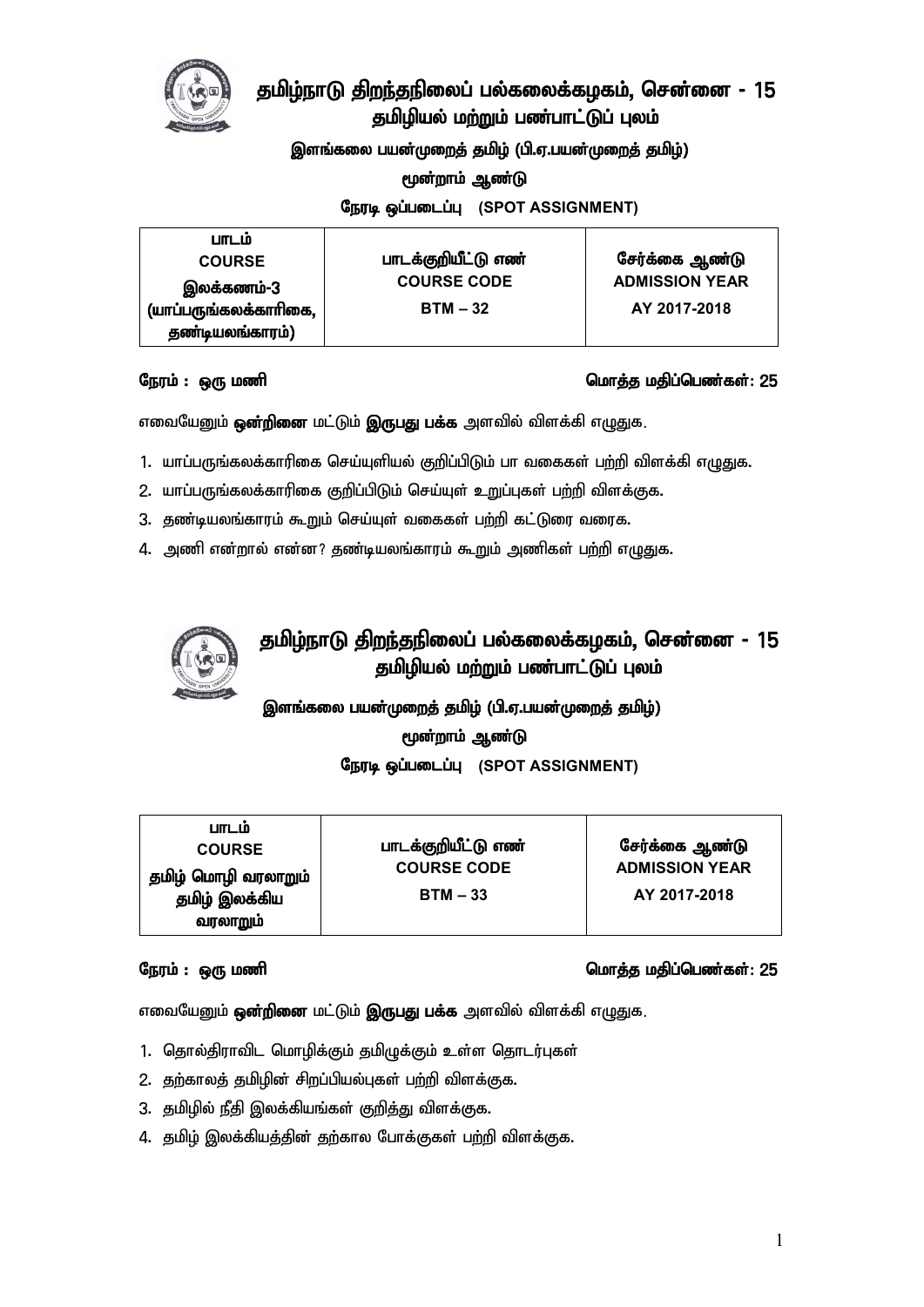## தமிழ்நாடு திறந்தநிலைப் பல்கலைக்கழகம், சென்னை - 15 தமிழியல் மற்றும் பண்பாட்டுப் புலம்



### இளங்கலை பயன்முறைத் தமிழ் (பி.ஏ.பயன்முறைத் தமிழ்)

### மூன்றாம் ஆண்டு

நேரடி ஒப்படைப்பு (SPOT ASSIGNMENT)

| பாடம்                                      | பாடக்குறியீட்டு எண் | சேர்க்கை ஆண்டு        |
|--------------------------------------------|---------------------|-----------------------|
| <b>COURSE</b>                              | <b>COURSE CODE</b>  | <b>ADMISSION YEAR</b> |
| இலக்கியத் திறனாய்வும்<br>படைப்பிலக்கியமும் | $BTM - 34$          | AY 2017-2018          |

### Neuk; : xU kzp nkhj;j kjpg;ngz;fs;**:** 25

எவையேனும் **ஒன்றினை** மட்டும் **இருபது பக்க** அளவில் விளக்கி எழுதுக.

- 1. இலக்கிய வகைகள் பற்றி விவரிக்க.
- 2. திறனாய்வு என்றால் என்ன? திறனாய்வின் பயன்கள் குறித்து விளக்குக.
- 3. இலக்கியத்திற்கும் பிற துறைகளுக்கும் உள்ள தொடர்புகள் பற்றி விளக்குக.
- 4. சுற்றுச்சூழல் மாசுபாடு, உலகமயமாதலால் விளையும் சமூக மாற்றம் ஆகியவற்றை மையக் கருத்தாக கொண்டு இரண்டு சிறுகதைகள் படைக்கவும்.



# தமிழ்நாடு திறந்தநிலைப் பல்கலைக்கழகம், சென்னை - 15 தமிழியல் மற்றும் பண்பாட்டுப் புலம்

# இளங்கலை பயன்முறைத் தமிழ் (பி.ஏ.பயன்முறைத் தமிழ்) மூன்றாம் ஆண்டு **நேரடி ஒப்படைப்பு (SPOT ASSIGNMENT)**

### Neuk; : xU kzp nkhj;j kjpg;ngz;fs;**:** 25

எவையேனும் **ஒன்றினை** மட்டும் **இருபது பக்க** அளவில் விளக்கி எழுதுக.

- 1. மொழிபெயர்ப்பின் வளர்ச்சி வரலாற்றினை விவரிக்க.
- 2. மொழிபெயர்ப்பில் எழும் சிக்கல்கள் குறித்து ஒரு கட்டுரை வரைக.
- 3. கலைச்சொல்லாக்கமும் மொழிபெயர்ப்பும் பற்றி கட்டுரை வரைக.
- 4. தொடர்களை மொழிபெயர்க்கும் முறை பற்றி விவரிக்க.